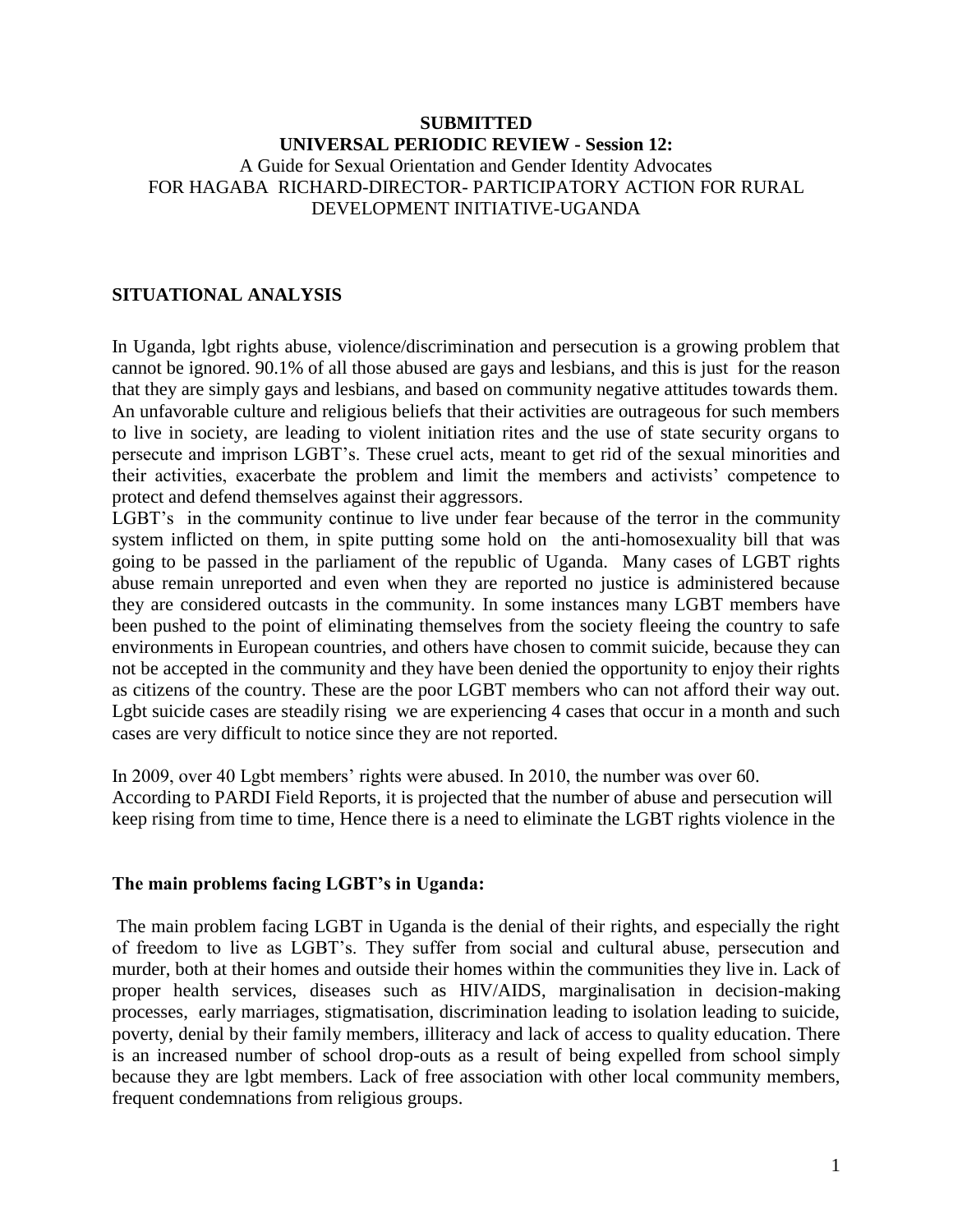## **The recent Anti-homosexuality Bill in Uganda**

In [Uganda,](http://en.wikipedia.org/wiki/Uganda) the Anti-Homosexuality Bill, if enacted, would broaden the criminalization of [homosexuality](http://en.wikipedia.org/wiki/Homosexuality) by introducing the [death penalty](http://en.wikipedia.org/wiki/Capital_punishment) for people who have previous convictions, are [HIV-](http://en.wikipedia.org/wiki/HIV)positive, or engage in same sex acts with people under 18 years of age. The Bill also includes provisions for Ugandans who engage in same-sex sexual relations outside of Uganda, asserting that they may be [extradited](http://en.wikipedia.org/wiki/Extradition) for punishment back to Uganda, and it includes penalties for individuals, companies, media organizations, or [non-governmental organizations](http://en.wikipedia.org/wiki/Non-governmental_organisation) that support [LGBT](http://en.wikipedia.org/wiki/LGBT) rights.

The [private member's Bill](http://en.wikipedia.org/wiki/Private_member%27s_bill) was submitted by [MP](http://en.wikipedia.org/wiki/Member_of_Parliament) [David Bahati](http://en.wikipedia.org/wiki/David_Bahati) in [Uganda](http://en.wikipedia.org/wiki/Uganda) on 14 October 2009. Homosexuality is currently illegal in Uganda—as it is in many [sub-Saharan c](http://en.wikipedia.org/wiki/Sub-Saharan_Africa)ountries punishable by incarceration for up to 14 years. The proposed legislation in Uganda, however, has been noted by several news agencies to be inspired by American [evangelical Christians.](http://en.wikipedia.org/wiki/Evangelicalism) A special motion to introduce the legislation was passed a month after a two-day conference was held where three American Christians asserted that homosexuality was a direct threat to the cohesion of African families. The Bill, the government of Uganda, and the evangelicals involved have received significant international media attention and criticism from Western governments, some of whom have threatened to cut off financial aid to Uganda. In response to the attention, a revision was introduced to soften the strongest penalties for the most egregious offenses to life imprisonment.

Intense international reaction to the Bill caused President [Yoweri Museveni](http://en.wikipedia.org/wiki/Yoweri_Museveni) to form a commission to investigate the implications of passing the Bill. In May 2010 the committee recommended withdrawing it, but it remains under discussion in parliament as of January 2011.

# **Our planed intervention as PARDI-Uganda referring to the Situation**

Every LGBT member has a right to protection as per the United Nations Human Rights Treaties**,**  and as monitored under the aegis of the UN High Commissioner for Human Rights.

Nevertheless, many LGBT's in Uganda are exposed to violence, persecution and discrimination within their community by community members. This kind of continuous treatment has extended the cycle of LGBT abuse in society. The most common forms of

violence against LGBT in Uganda include the use of physical force or corporal punishments, gang violence, discrimination, murder, arrests, verbal assault and non-verbal threats, expulsion from schools, denial of community respect and of other social community service, among others. All of these types of abuse can eventually lead to psychosocial problems as they create a stigma and cause the abused to feel severe anger, hurt, hatred, sadness, fear and shame. Abuse also causes the LGBT members to lose self -esteem and self –confidence, which affects their social life performance. In extreme cases the abuse and discrimination has led to suicide among LGBT's in Uganda. Therefore, PARDI- Uganda has taken the initiative to address the problem, in line with the Human Rights Foundation's initiative of Living Without Fear. PARDI Uganda would like to be more engaged in this area by directly supplementing its efforts with those of other civil society organizations (CSOs) to curb violence against the LGBT community. This project attempts to promote LGBT-friendly safe environment for vulnerable women and men, all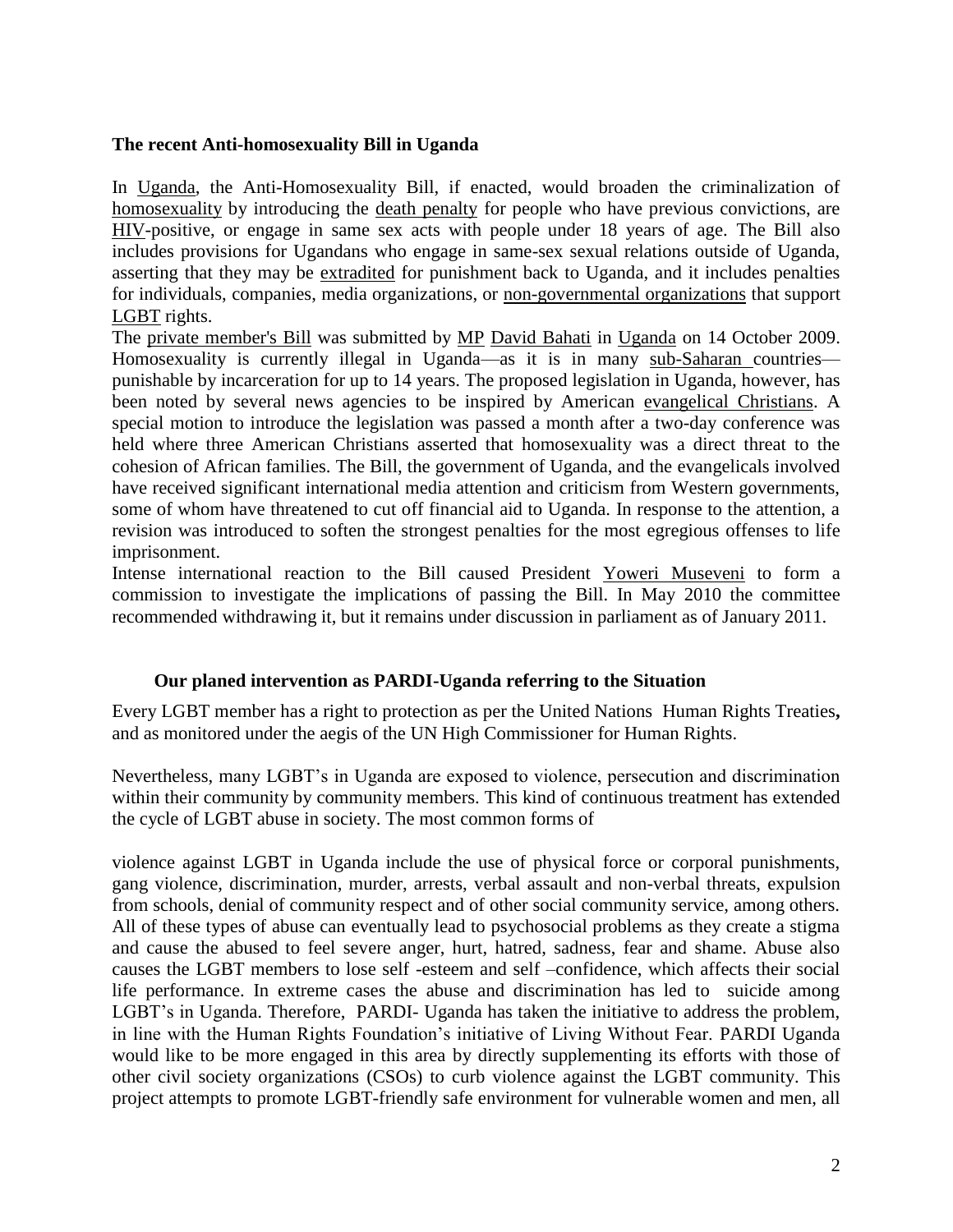LGBT's in particular, in the hope of creating an enabling, effective, safe and friendly environment that will foster Living without Fear.

**PARDI** will contribute to the solution and have an impact on LGBT's and their families in the following ways:

- 1. Empower LGBT's, to develop the capacity and confidence to speak and act out against violence, bring concerns to the attention of the duty bearers and influence policy to support the elimination of violence and discrimination against them in the society.
- 2. Contribute to the promotion of LGBT rights through increased reporting of acts of discrimination and abuse against LGBT's to the relevant duty bearers.
- 3. Prepare and engage LGBTS and their families to interact with stake holders and participate effectively in anti-violence activities, proceedings and programmes.
- 4. Lead to a significant reduction in LGBT violence in schools and families as a result of attitude and habit change from intensified awareness and advocacy campaigns.
- 5. Create a platform and common voice for LGBT's to share experiences and develop an action plan for the elimination of violence and discrimination against them in the community
- 6. Increase the participation of LGBT communities and families in activities and events focused on violence and discrimination against them,
- 7. Enable teachers, parents, families and children to learn non-violent approaches to allow these LGBT school members stay and study freely and safely in their respective schools.
- 8. Create opportunities for an open dialogue between LGBT's and non LGBT Community members, parents and their LGBT member children as well as peers to discuss issues of non-violence and discrimination.
- 9. Give LGBT members the skills necessary for survival and self protection against acts of violence and discrimination

So we will help prevent and stop violence in schools and communities. The outcomes of the best practices and lessons learnt will help inform any future PARDI Uganda intervention designed to promote the LGBT-friendly safe environment concept, and to combat abuse / discrimination, the use of force and corporal punishment. School LGBT students, parents, families, communities, Human Rights protection organizations, law enforcement organs and policy makers will be challenged to take action against violence and discrimination in societies which, in the long run, will promote the creation of a safe, LGBT-friendly environment. This will enable the provision of quality basic services and opportunities for life-long Living Without Fear.

# *Our aim is to achieve the indications bellow*

1- a significant reduction in the prevalence of violence/persecution on LGBT's by at least 20% in the targeted communities

2- increase in the community awareness/knowledge on the effects of violence and rights of LGBT in the target communities by 30%.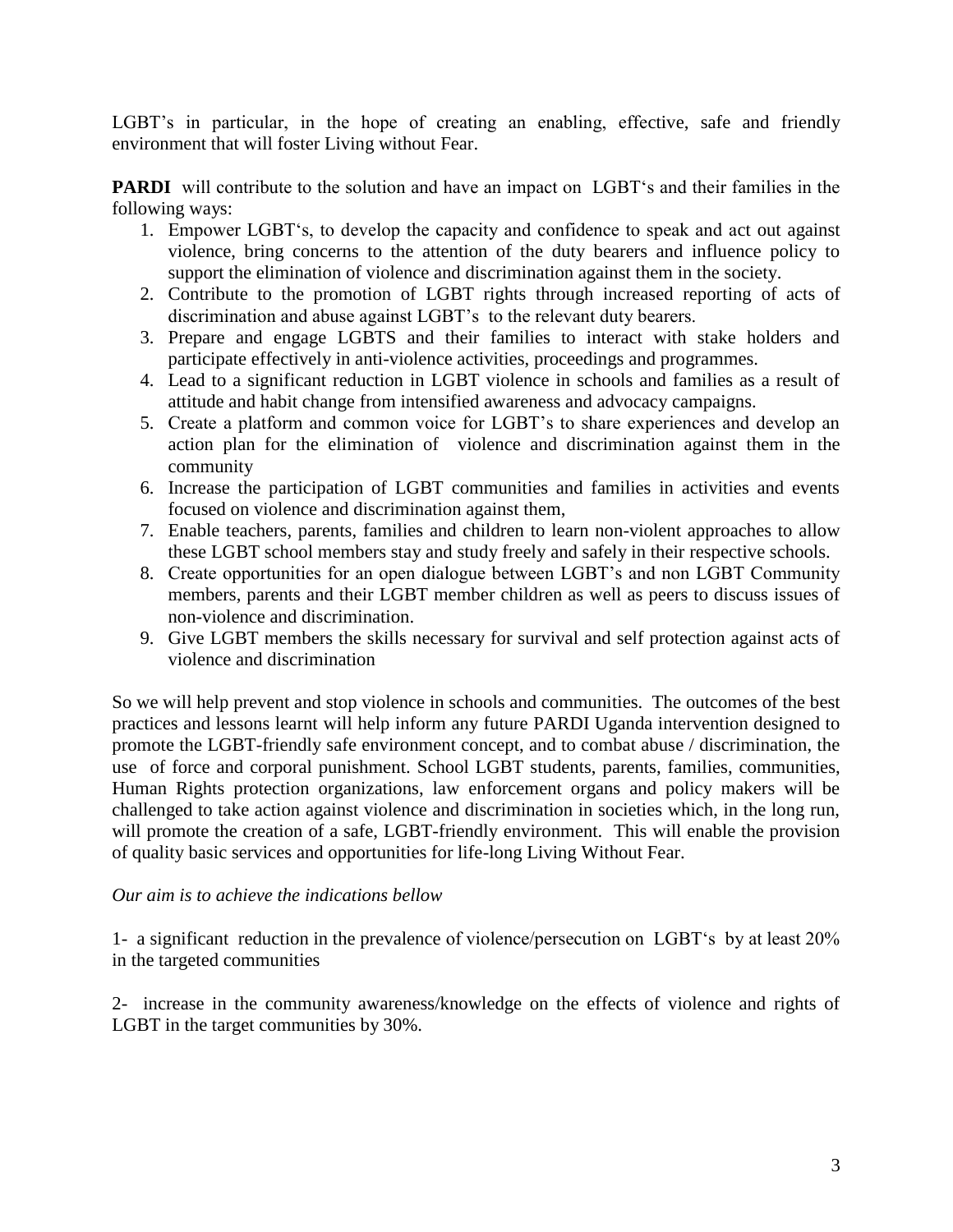3- The development of safe LGBT communities, through the established rights-sensitive approaches geared towards recognizing and promoting the adoption and enforcement of preventive measures against LGBT violence in all target communities. Development to be realised in atlist 4 out of every targeted 5 communities in the district,

4- Increased LGBT, families and community's participation in "safe LGBT" promotion programmes as well as access to response and support mechanisms. Here we expect more than 25 particpative families out of every targetd 30 families with in a given community

5- More support for LGBT's who have been harmed by violence/abuse and discrimination and empower them to play an active and leading role in the curbing violent acts within their communities. Support increase from 15% to 40%

6- Reduction of violence among Lesbians , since they are also very sensitive to gender based violence. We have 3 lesbians experiencing such violence among every 5 of them so we expect this to reduce to at list 1 among every five or to completely eliminate the gender based violence among lesbians

7- Acquisition of psychosocial support and satisfaction among LGBT‗s harmed by acts of violence, abuse and discrimination so as to encourage and promote their rights and also have a safe environment to live in. This will be realised through the numerous trainings in psychosocial support dierectli targeting the LGBT members and through our counseloers providing such support in every area we target, we have a program to increase the number of lgbt counselloers to 3 at every village level.

8-Equipment of skills and increased knowledge of all stake holders on matters concerning the respect and protecting the LGBT rights and also lengthen their lives. The stake holders here will also achieve capacity building in the areas of protecting LGBT's. Lifting the literacy levels from 11% to al list over 30%

9- Media programs will boost and increase community participation in supporting, respecting and observing the rights of LGBT's in the community hence a free and safe environment for LGBT members, local televisions like BUKEDE TV, WBS TV and local News papers like the Redpepper, and the Observer among others will be very instrumental in increasing awareness among all stake holders involved.

# **In conclusion thefore:**

We are the voices of the many persecuted LGBT members in Uganda and given the situation at hand, our organisation, directed by my self would like to have an opportunity to further, raise awareness of the many human rights violations experienced on the grounds of sexual orientation and gender identity in Uganda. Meanwhile to also obtain an opportunity to highlight our